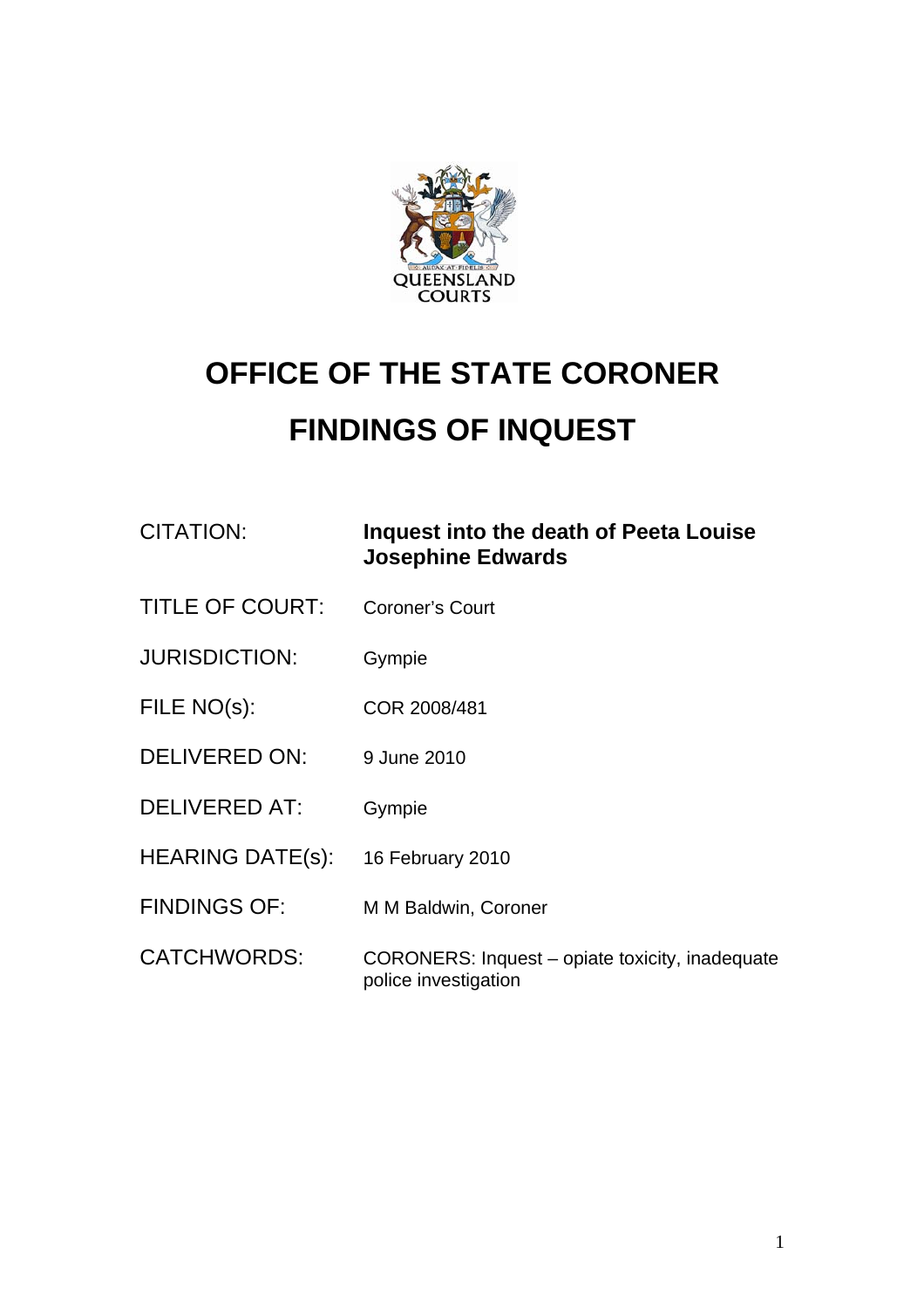Mrs Edwards was born on the 11<sup>th</sup> of June 1976 and was thus 32 years old at the date of death. She was married and had 4 children. Mrs Edwards had suffered severe depression and early in 2006 she was referred for counselling by her then doctor Dr George Springhall. On the night before and early morning of her death she had been spending time with her 13 year old daughter and they had both stayed up talking and painting toe nails. Her daughter and Mrs Edwards then fell asleep and when her daughter awoke in the morning she was unable to wake her mother. She subsequently telephoned her father who was in Brisbane who advised her to call 000. Mrs Edwards' son rang 000 and the children were advised to commence CPR however they were unable to because rigor mortis had set in.

The Queensland Ambulance Service attended however there was nothing they could do and the police were subsequently called.

The issue to determine in this inquest is what was the cause of death of Mrs Edwards, what were the circumstances surrounding her death and could similar deaths be prevented in the future.

The evidence before me is the police report of the death to the coroner dated the  $5<sup>th</sup>$  of September 2008 together with a supplementary form one report dated the 16<sup>th</sup> of July 2009. There are also the orders for autopsy and testing and the autopsy notice as well as the autopsy results as performed by Dr BB Ong. There is also a certificate of toxicology reports from the Forensic Toxicology Laboratory under the hand of M Stephenson as well as an information statement for Dr Ken Morrison. There is also information from Dr Brink, Mrs Edwards' treating General Practitioner as well as referrals to the Gympie Mental Health Team and discharge summaries from the Royal Brisbane Hospital Psychiatric Unit. In addition to this there are a number of statements from Police Officers Steve Carter and John Kane, Queensland Ambulance Transport Paramedic Steven Horne as well as family members Michael John Edwards the husband of the deceased and Sahtesha Edwards, the daughter of the deceased, Dr Bryan Brink, treating General Practitioner and Dr Ken Morrison, the expert in relation to the toxicology reports. There are also a series of photographs taken at the scene by Sergeant John Kane.

It appears that the autopsy showed that Mrs Edwards died as a result of opiate toxicity. Both Morphine and Codeine were detected in the toxicology results. These results showed that the prescribed drug of Epilin was present but in sub-therapeutic levels where as the other prescribed drug of Avanza was above but not to a level that could be considered fatal. The Codeine and Morphine according to Dr Ong were detected in significantly high levels within the known "fatal range". Whilst Codeine can be taken and is known to metabolise to Morphine it generally metabolises to about one tenth of the level of Codeine. In Mrs Edwards' case, because of the high level of Morphine particularly in relation to its parity to the Codeine, it was the opinion of Dr Ong that the Morphine had been taken independently in addition to the Codeine. Other drugs Ibuprofen and Sertraline were also detected but were below the therapeutic range.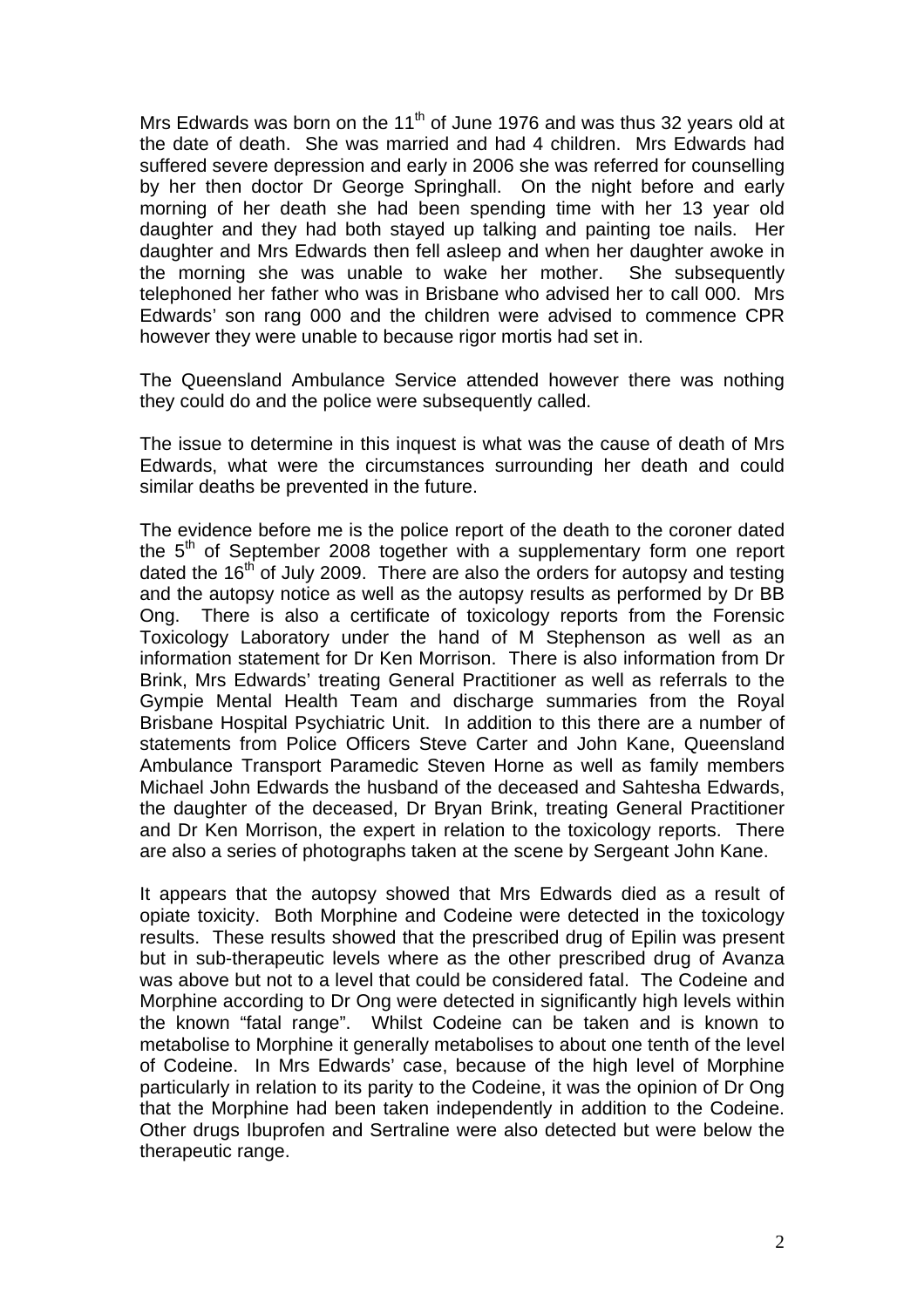Although the autopsy also detected there was severe atherosclerosis involving the coronary arteries particularly in the left anterior descending artery resulting in severe occlusion, this was not considered to be a cause of death although it potentially can cause sudden unexpected death. Dr Ong was of the opinion that the circumstances did not suggest the coronary atherosclerosis was responsible for the death but the toxic mix of the drugs known as opiates causing respiratory depression leading to death usually during sleep was the major cause of her death.

The circumstances surrounding her death are somewhat tragic in that Mrs Edwards was young woman troubled by mental health issues. The report from Dr Brink dated the 12<sup>th</sup> of March 2009 indicated that Mrs Edwards had been a patient at his surgery since the 23<sup>rd</sup> of February 2004 and that she had suffered severe depression having experienced her first episode in 2001. Clearly she had an extensive psychiatric background and was in early 2006 referred for counselling by Dr George Springhall. In early 2006 she was referred by Dr Brink to the Gympie Mental Health Team at the Health Service in Gympie. She was referred then to Laurel House and then referred back to her doctor for a repeat of the prescription to assist with insomnia.

On the  $27<sup>th</sup>$  of April 2006 she had been admitted to the Royal Brisbane Hospital and Royal Children's Psychiatric Unit and was diagnosed with dexamphetamine dependence with undifferentiated mood and anxiety disorders.

During her period at the Royal Brisbane Hospital her detoxification was completed. It was noted that she had a long history of these symptoms and she was placed on medication with some apparent success. She was subsequently referred back to Dr Brink as requiring ongoing psychiatric care and monitor of her treatment and symptoms.

In June of 2006 Gympie Mental Health Service also was seen by the visiting Psychiatrist as part of a cross-sectional review. The visiting psychiatrist, Dr Justin O'Brien, expressed in his letter back to Dr Brinks some concerns about her diagnosis noting a family history with a brother having schizophrenia and one sister having manic depression and another two sisters having depression. He noted though that although there were some features that might be associated with bi-polar affected disorder or psycho thymic personality, he considered it more likely they were a result of childhood experiences and would be best labelled as "emotionally unstable personality traits". He recommended a slow reduction in the psycho tropic medications and on going monitoring.

She seemed to settle down and from  $12<sup>th</sup>$  of September 2006 until the  $8<sup>th</sup>$  of January 2008 she had no consultations with her doctor Dr Brink and was presumably stable.

In January 2008 however she again presented with symptoms of depression and at a visit in July of 2008 she admitted to drinking heavily and experiencing one episode of black out with memory loss. At the time she was on Zoloft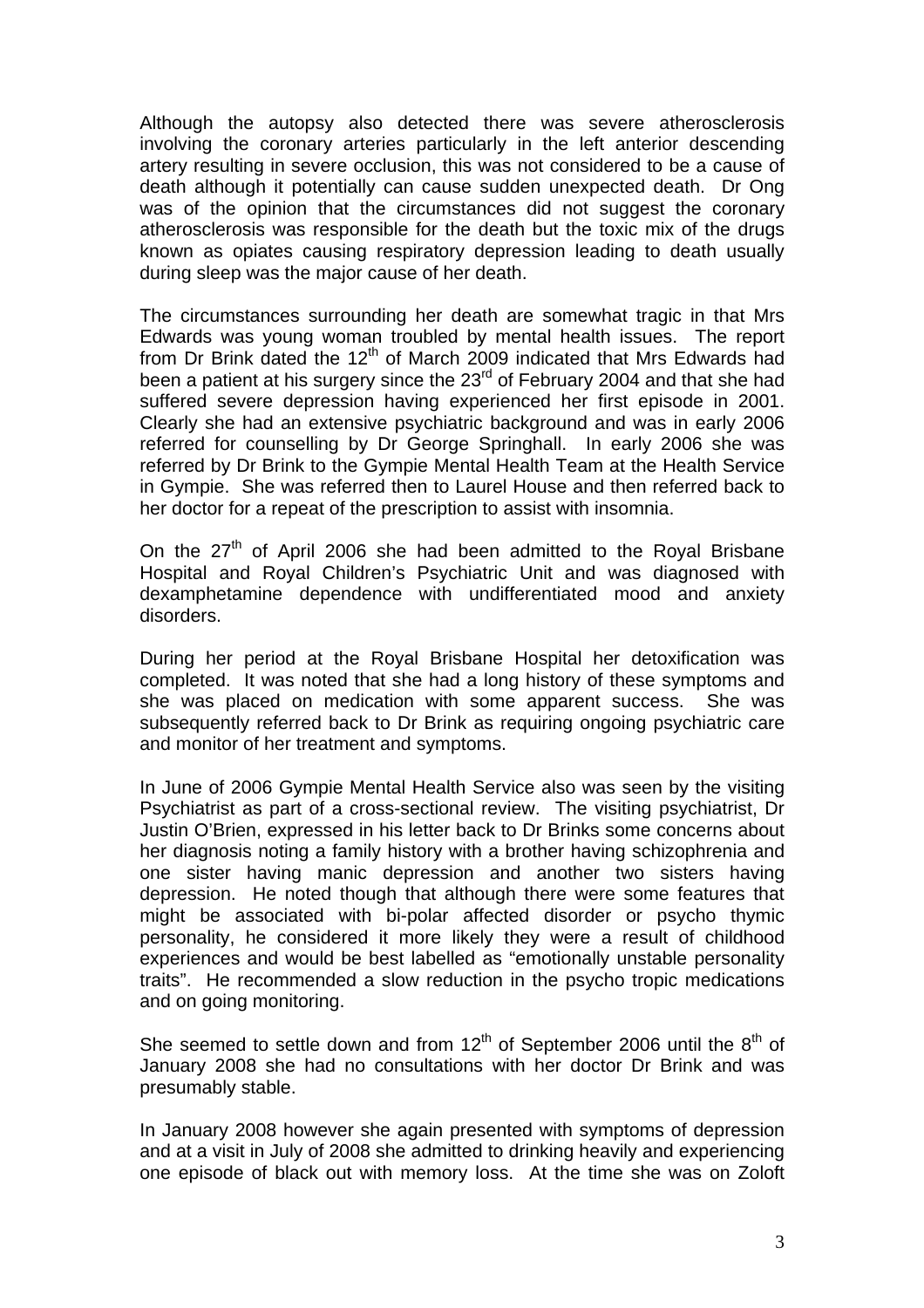(Sertraline) as her anti-depressant and Epilim (Sodium Balproate) as a mood stabiliser. On the  $27<sup>th</sup>$  of July the Zoloft was changed to Avanza and she was prescribed Temazepam for her insomnia. According to Dr Brink's notes she again saw him on the  $4<sup>th</sup>$  and 18<sup>th</sup> of August 2008 but indicated she was feeling better. Although she had a chest infection and was prescribed ventolin and classid antibiotics, her standard medication of Avanz, Epilim and Temazepam were not altered.

Dr Brink considered she had complex psychiatric issues and had suffered several bouts of depression. She had at times abused her children's Ritalin medication as well as alcohol. In the week of her death she had been at home with her four children as her husband had left on the Monday morning to work in Brisbane. The husband had spoken to her and texted her numerous times each day however on the Thursday the  $4<sup>th</sup>$  of September he noted he had been unable to contact her during the day. He subsequently did speak to her and she had indicated she'd been to gym twice that day but on the second occasion she had had an asthma attack and was feeling unwell. She indicated that she had a headache. She had indicated to her husband she was happy as she noticed improvement in going to the gym but she felt tired and she was putting the children to bed at about 8:30pm that night and going to bed. Although she complained of feeling tired she had indicated that she was fine. Subsequently she did put the younger children to bed but stayed up with her older daughter. The alarm was set for 7:10 in the morning and when the alarm went off her daughter awoke but her mother did not and was in the same position as where she had slept during the night. Her daughter tried to wake her but was unable to and an ambulance was subsequently called.

According to Steven Horne's statement he attended after being despatched by the Maroochydore Communication Centre at 7:15am arriving at 7:28am and were directed to the bedroom inside the house where he found the deceased lying in bed. He noted that no CPR was being undertaken at the time but that the patient was unresponsive, cold to touch and had signs of obvious death due to rigor mortis and pooling of blood. A cardiac monitor was attached to obtain a heart reading but there were nil respirations, absent chest sounds and absent of electrical activity of the heart. There were no obvious signs of injuries although no full examination was carried out. The Queensland Police Service subsequently took over the circumstances.

The police then conducted a search of the house where although it was untidy there were no signs of struggle or any acts of violence. A thorough search was commenced of the dwelling, sheds and vehicle in the shed in regard to any prescribed medication or illicit drugs and photographs were also subsequently taken of the deceased, the main bedroom, items on her bedside table and the main rooms and the boxes of medication prescribed to her. It is noted however that no search was concluded and the police returned to their normal duties and subsequently contacted the husband of the deceased and requested he gather any medication up and bag it for the purposes of providing it to the police at a later time. It is noted it was some 14 months later when the police finally collected a bag with a large assortment of